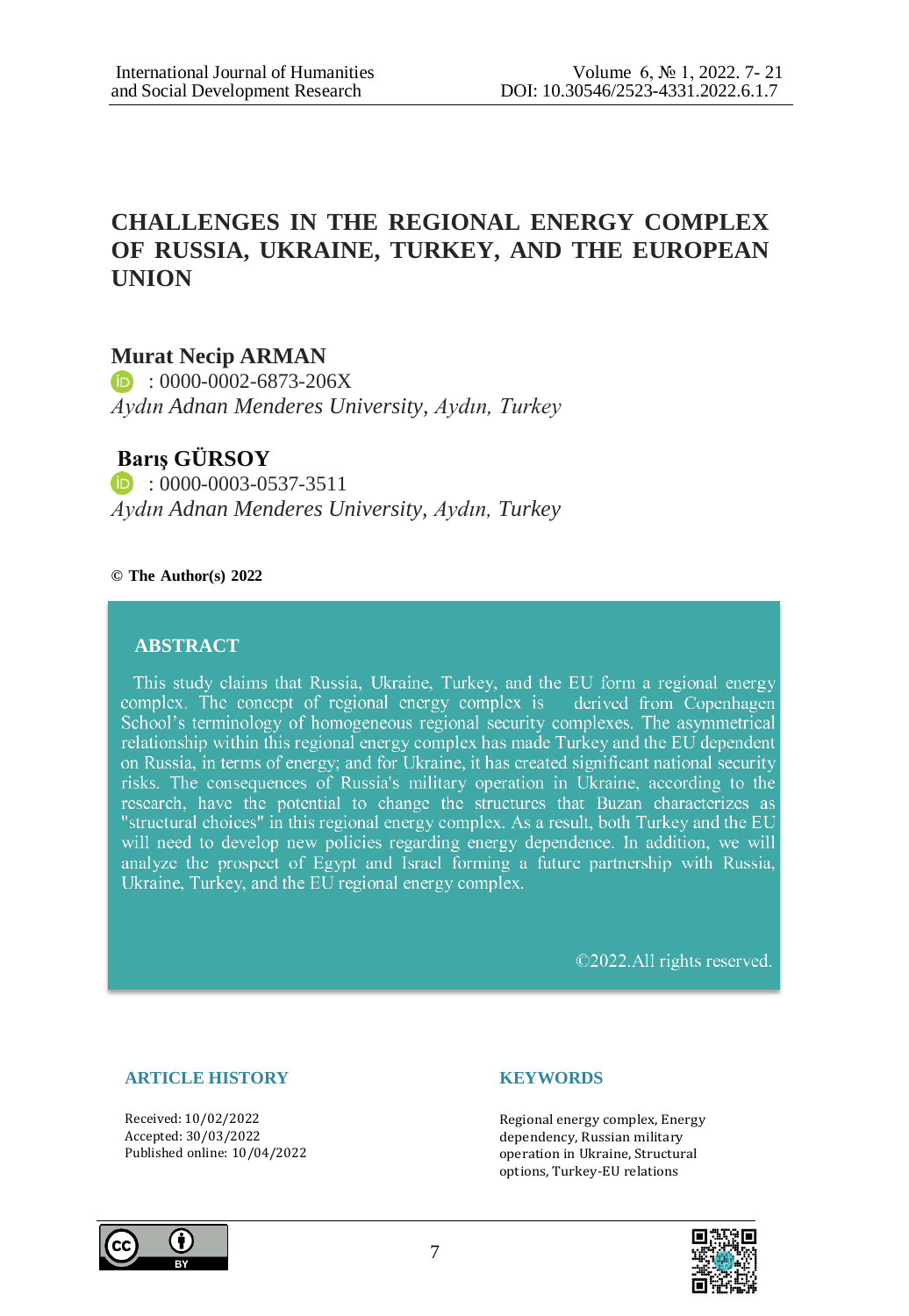## **1. Introduction**

In this study, we discuss how the tense relationship between Ukraine and Russia can affect energy dependency relations in the region as we identify it as a regional energy complex. To begin with, Turkey, which has been a candidate for full membership in the EU since 1999 and began full membership negotiations in 2006, was involved in a political standoff with the EU in 2006, after the attempted entry of the Southern Cypriot (SC)-flagged container ship Able F (Talmon, 2006: 611). Turkey refused to let this ship into the Mersin port since the two states do not have an official recognition relationship. Croatia, which began full membership negotiations on the same day as Turkey in 2005, became a full member of the EU in 2013, but Turkey was only able to launch 16 of 35 negotiating chapters, with one of them being temporarily closed. The EU's The General Affairs and External Relations Council Decision of December 11, 2006, suspended eight of these chapters for violating Customs Union criteria, by Turkey. To add, the SC has unilaterally blocked six negotiating chapters. The energy title, which is the focus of our research, is one of the chapters that SC has unilaterally blocked. This event was an expected "train crash" for many authors, who study on Turkey-EU relations (Açıkmeşe and Triantaphyllou, 2012: 559).

Natural gas was discovered in the Eastern Mediterranean region in 2006, during the era when Turkey was suffering this problem with the EU owing to SC. The US Geological Survey forecasts that the Eastern Mediterranean basin has up to 122 trillion cubic feet of gas and 1.7 billion barrels of oil U.S. (Geological Survey, 2010). The natural gas issue has become an addition to the existing concerns between SC and Turkey, as a result of this discovery. By the mutual declarations of exclusive economic zones (EEZs) by riparian states on the region and exploration rights of Turkey, given by Northern Cyprus (NC); Eastern Mediterranean gas is proving to be a major political issue among Greece, SC, and Northern Cyprus (NC), and Turkey.

As a result of Turkey's attempts to engage with this state in oil and gas drilling, NC has granted a license to Turkish Petroleum Corporation (TPAO) for its offshore exploration. Turkey claimed that this license was given to her to protect NC's national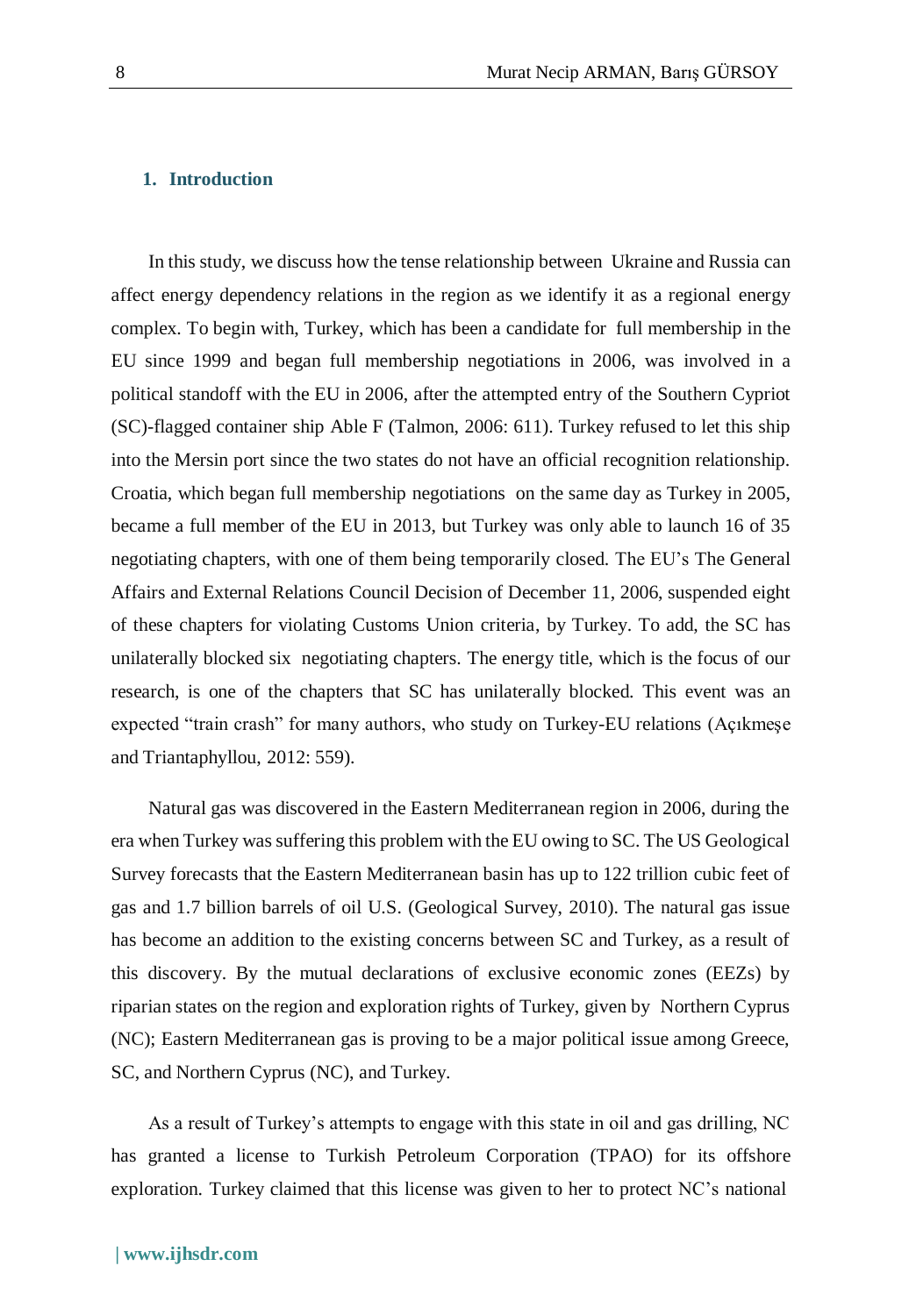interests in the Eastern Mediterranean. Following this occurrence, disagreements of SC over possible gas deposits in the south of the island of Cyprus grew, and the US and the EU were occasionally involved in the matter (Grigoriadis, 2014: 130).

The EU's energy dependency problem is the main reason for its involvement in the aforementioned event. As a result, it's comprehensible that the EU sides with the SC in this issue, given that the latter is an EU member confronting an energy resource crisis. One of the reasons for this approach is that Turkey-Russia ties began to improve after Turkey shot down a Russian Air Force Suhoy Su-24 type aircraft on the Syrian-Turkish border on November 24, 2015, owing to a boundary breach (Budak, 2018: 62). Turkey opted to cultivate closer relations with Russia to avoid a revanchist move by Russia. The country's transatlantic links were hampered as a result of this rapprochement. As a result, Turkey, which had begun to have problems with the West, faced economic difficulties and increased its dependency on Russia for energy.

We think that the situation outlined above has the potential to change with the Russian military operation in Ukraine. The current hydrocarbon deposits in the Eastern Mediterranean, we stated before, might serve collaboration rather than conflict in terms of energy supply security for both Turkey and the EU. Following The Russian military operation in Ukraine in February 2022, NATO and the EU devised a united and robust response to the invasion, enacting fruitful economic sanctions against Russia. Turkey had taken a stance toward the West at the time, and this confrontation had the potential to alter the relationship's trajectory.

There are early shreds of evidence that Euro-Atlantic ties may strengthen after this invasion. Even European states, such as Finland and Sweden, who are members of the EU but are not members of NATO, have started to bring NATO membership to their political agenda (O'Dwyer, 2022). In addition, Switzerland, which has military neutrality, has stated that it will support economic sanctions (Shields and Koltrowitz, 2022). In addition to these examples, the candidacy applications of Ukraine, Moldova, and Georgia to the EU strengthen our claim.

This circumstance might be seen as hinting that shortly, the Euro-American relationship will become more tightly tied in global affairs. Turkey's Euro-Atlantic connections, which began to deteriorate in 2015, are expected to be bolstered at this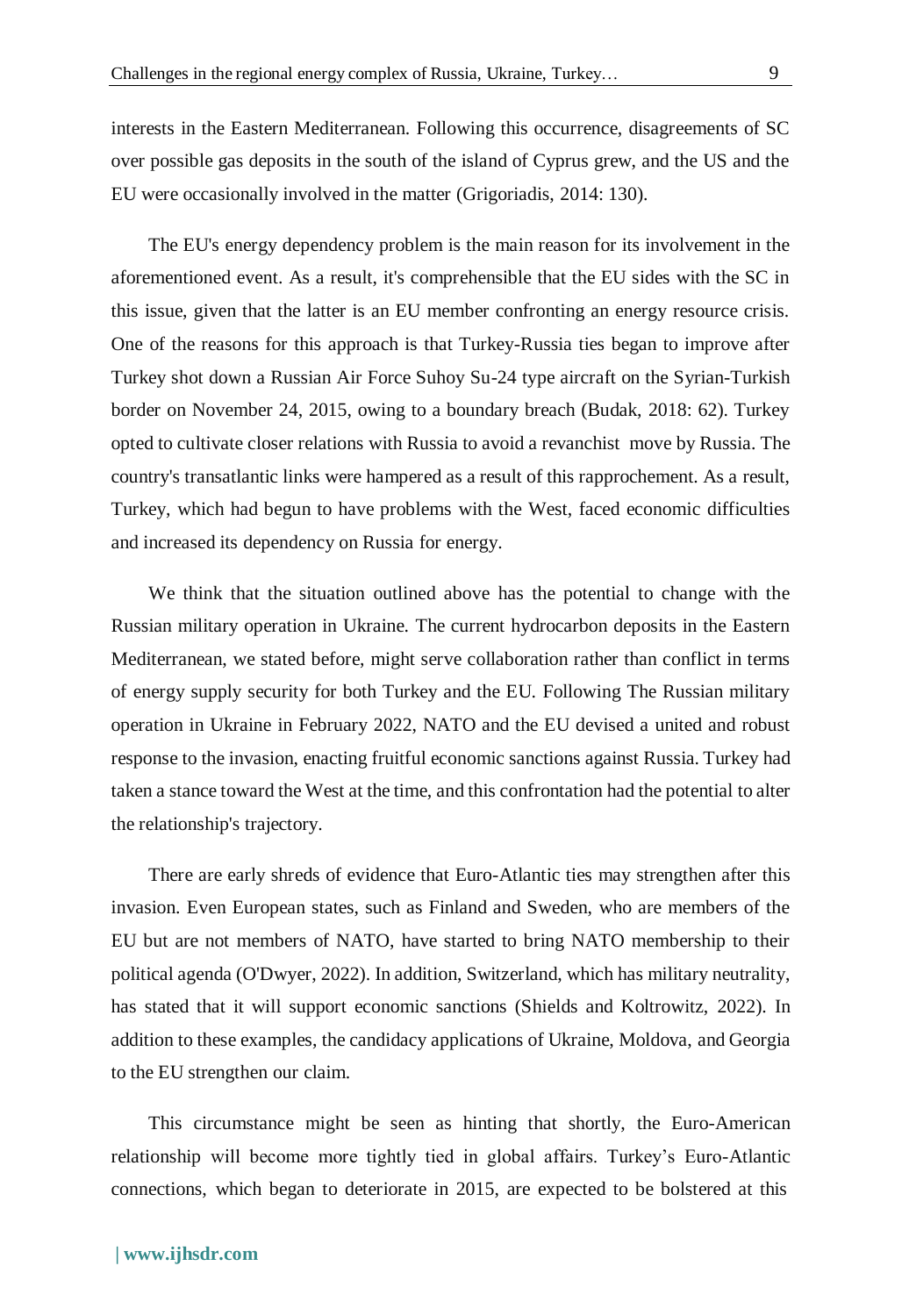time. Turkey can contribute to this endeavor by helping to steer EU-Turkey ties in a positive direction, with the added benefit, of fostering collaboration on the Eastern Mediterranean hydrocarbon potential.

#### **Theoretical background**

In International Relations (IR), the Regional Security Complex Theory of Barry Buzan, one of the key theorists of the Copenhagen School, holds a significant role. In the aftermath of the Cold War, new conflicts in the international system, according to Buzan, would arise in subsystems within regions rather than on the axis of cultural, religious, or civilizational divisions. Regional security complexes are made up of regions with comparable security issues in terms of geographical areas. States (or other actors) might see regional security complexes as a series of security issues focused on specific geographic areas, where main threat perceptions are strongly interrelated and intense. Buzan attempted to interpret the non-traditional security concept by broadening its reach and adding additional threats and dimensions to the conventional military ones.These are the military sector, political sector, economic sector, social sector, and environmental sector.

Regional Security Complexes are composed of two or more states. A security complex is made up of two or more (geographically linked) states that have similar security perspectives. Security interdependence, whether positive or negative, was a defining feature of these states' ties, which had to be much stronger among them than with any other external party. The security pattern has to be deep and long-lasting, but not indefinite (Buzan et al., 1998: 15). To Buzan, there are four structural options for security systems are Status quo (the security complexes do not change if the balance of power shifts), internal transformation (the security complex's limit is determined by changes in power distribution), external transformation (when a state enters or exits the security complex, the security complex's exterior boundaries shift), overlay (the overarching priority of a strong state may result in the security complex collapsing) (Buzan, 1991: 215-220). Copenhagen School argues that there are two types of regional complexes: homogenous and heterogeneous regional complexes. Homogeneous complexes can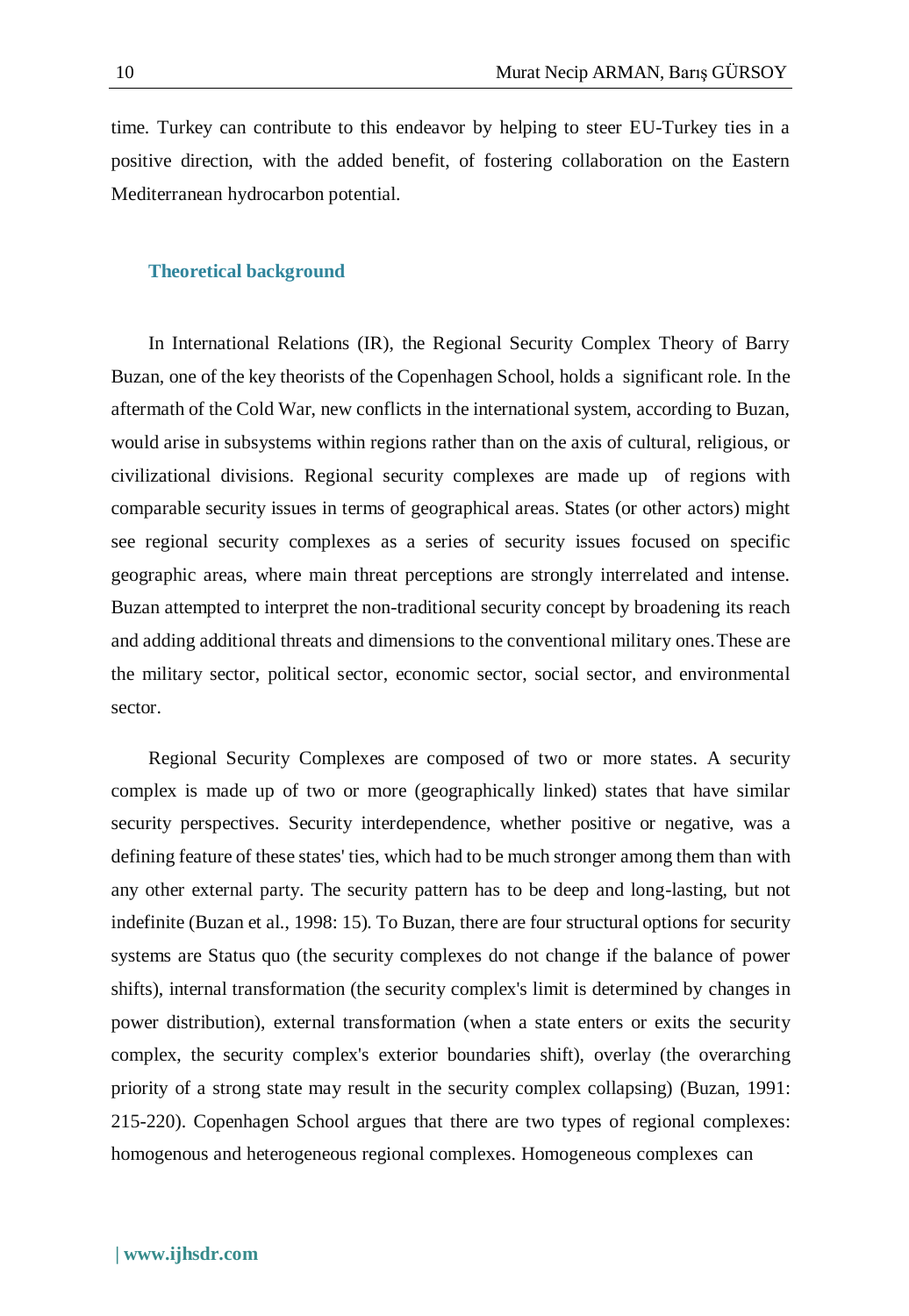emerge in any security sector, including military, environmental, and societal security. On the contrary, heterogeneous complexes are regional complexes in which different security sectors are integrated. For example, the EU is a heterogeneous regional complex in which all security sectors are perceived alike by both states and non-state actors (Buzan et al., 1998: 17-18). In this research, we argue that Russia, Ukraine, the EU, and Turkey have formed a homogeneous regional energy complex thathas evolved only in the energy sector.

Andrei V. Belyi devised the conception of Regional Energy Complexes based on the theory of Regional Security Complexes. To Belyi, regional energy security complexes are made up of energy-related interactions between two or more states in a specific geographic area, including an energy dependence connection and the perceptionof such dependency as a securitization (Andrei V. Belyi, 2012) According to this approach, the energy security complex can be defined as a geographical security complex. Russia, Ukraine, the EU, and Turkey are claimed to be regional security complexes in this sense. According to Elbassoussy, (2019: 324-325) due to the presence of a vast number of natural gas and oil pipelines across Ukrainian and Turkish territory, the EU countries and their lack of a direct geographical link to Russia can be neglected. Because of this interdependence, the region might be classified as a regional energy complex. The grounds for interdependence will be discussed in the next two sections.

#### **Energy Supply Security in the European Union**

Energy supply security refers to states' and other international policy actors' need to meet their growing energy demands at reasonable prices, in sufficient quantities, and from stable and reliable sources. In addition, just like the other actors in IR, the EU also intends to build a strategy for ensuring energy supply security. The strategy's fundamental principle is to take steps to minimize energy consumption. The second stepis to shift to new and more sustainable energy sources, and the third is to diversify the sources of energy. Two-thirds of the energy consumed by end customers is made up of 41 % petroleum products, 21% natural gas, 20.8 % electricity, 9.9 % renewable energy sources, 4.5 % thermal energy, and 2% others, in the EU. Europe imports more than half of the energy it uses, at a daily cost of more than  $\epsilon$ 1 billion (Matsumotoa et al., 2018: 1737).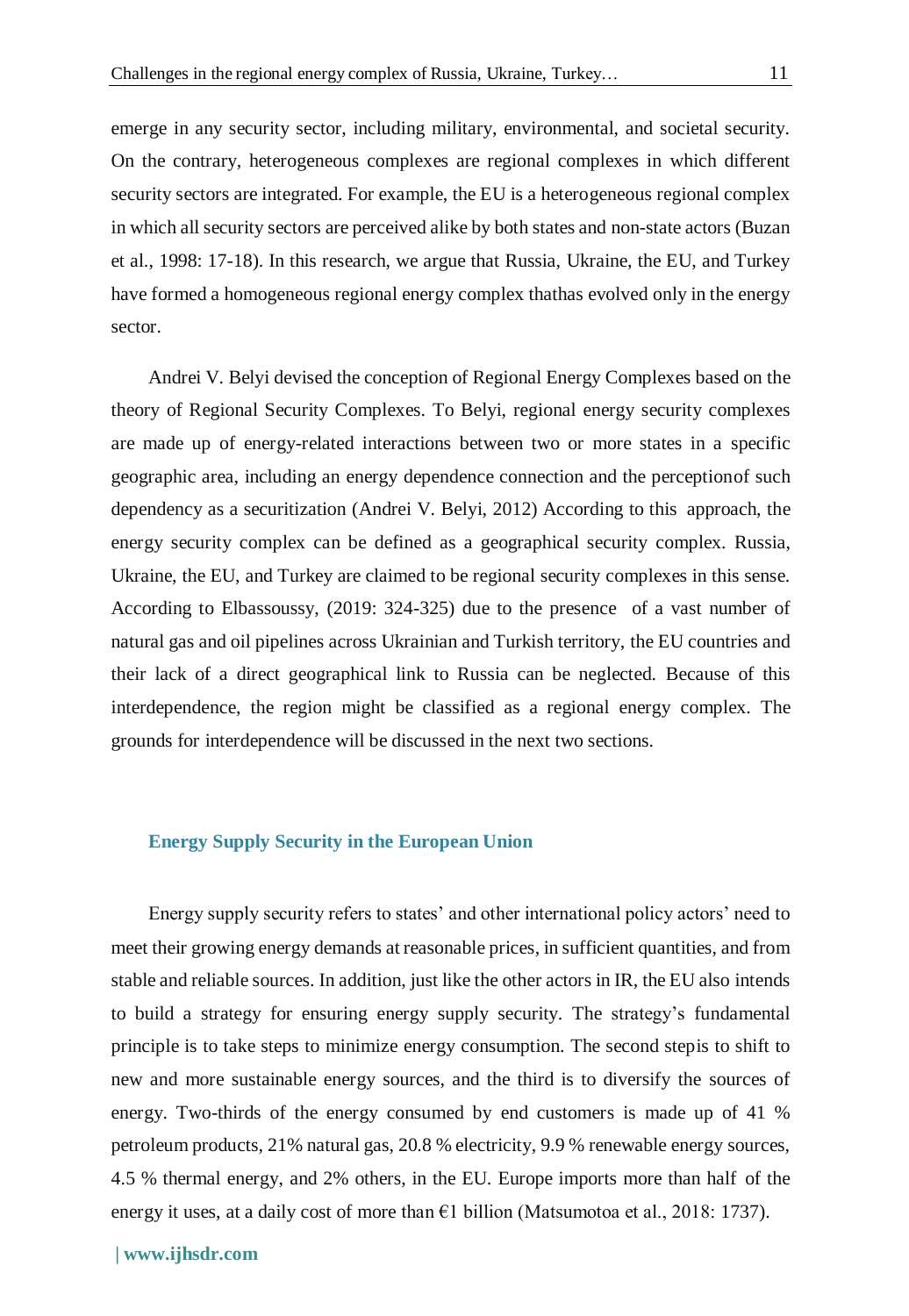While decreasing over time within the last decades, oil and petroleum products remain the EU's primary energy source. The following are the countries from which the EU buys crude oil, together with their import rates as of 2019: Russian Federation 26.9%, Iraq 9.0%, Nigeria 7.9%, Saudi Arabia 7.7%, Kazakhstan 7.3 %, Norway 7.0 %,Libya 6.2 %, United States 5.3 %, United Kingdom 4.9 %, Azerbaijan 4.5 %, Algeria 2.4 %, and others 10.9 % (Eurostat, 1). By 2030, it is predicted that imported energy would account for 70% of the EU's energy consumption.

The degree to which an economy relies on energy imports to satisfy its energy demands is referred to as energy dependency (Sözen, 2009: 4827). Countries that import energy from other countries or external sources form energy-dependent relationships with the countries they are importing energy from. The amount imported is influenced by the supplying country's political stability and energy use. Energy dependency is particularly problematic due to risks associated with energy transportation, which might result in higher energy import costs. EU states, which are dependent on foreign energy sources, have to undertake all these risks. The graph below depicts the evolution of EU nations' energy dependency ratios from 2000 to 2019.



**Graph 1. Energy Import Dependencies of EU Member States (2019) (%)**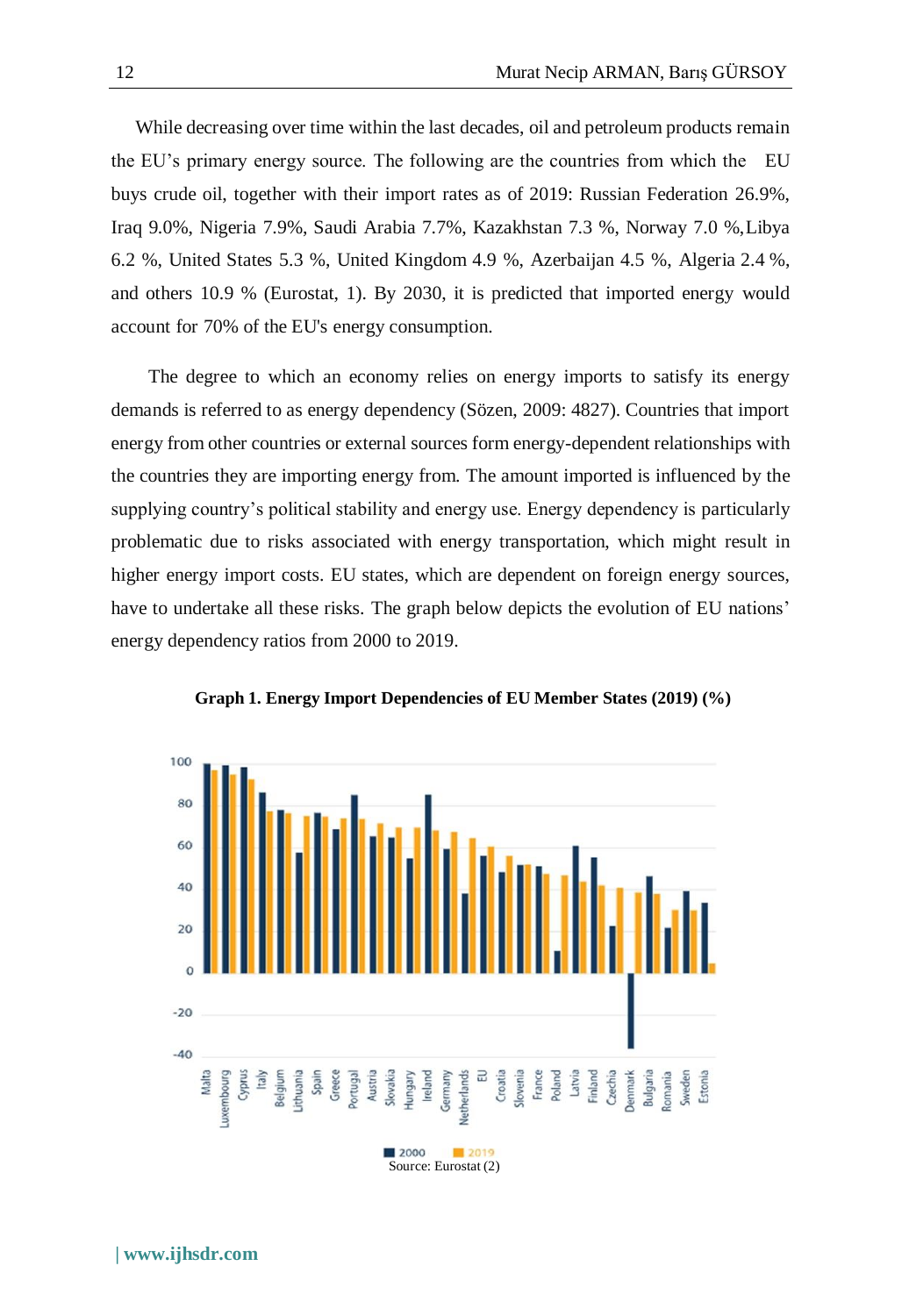As can be observed from the graph, there have been favorable adjustments in foreign energy dependency in several countries (Malta, Luxembourg, Cyprus, Italy, Belgium, Spain, Portugal, Ireland, France, Latvia, Finland, Sweden, and Estonia) during the last nineteen years. Lithuania, Greece, Austria, Slovenia, Slovakia, Hungary, Germany, the Netherlands, Croatia, Poland, the Czech Republic, and Romania all saw a rise in dependency rates. In fact, only Denmark is independent of foreign energy resources. When seen as a whole, the EU average reveals that dependency has increased, in 19 years.

This dependence makes the EU countries increasingly dependent on foreign resources, particularly on Russia, and makes them vulnerable to threats and blackmail from suppliers seeking to pursue their political goals. Similarly, the fact that some of the suppliers are located in volatile locations, such as the Middle East, Russia, and Caucasus region, means that any political risk in these fragile geographies may have a direct impact on the EU. Finally, the COVID-19 pandemic's detrimental impacts on energy logistics, which afflicted the whole planet between 2000 and 2021, have an impact on access to energy supplies and costs. As a result, currently, the EU is increasingly debating the question of energy supply security to limit political risks and minimize logistics issues. Since 2013, EU countries have invested 5 billion euros on 41 natural gas "Projects of Common Interest" (PCI), such as pipelines and import terminals, for this purpose. There is also criticism that owing to budgetary difficulties, roughly 9% of this money is wasted on inefficient or incomplete initiatives (Global Witness, 2021).

Establishing a physical link between the Caspian's natural gas resources to Europe is a strategic objective for the EU, particularly as part of the Southern Gas Corridor. However, the most significant difficulty in this area is the impact of developments on supply security of potential regional problems, as witnessed in the 2009 Ukraine-Russia conflict. Another objective is to lessen the dangers associated with public transit. Finally, strengthening wholesale competition is a priority to maintain price stability. As a net importer, guaranteeing energy supply security in all dimensions is therefore critical for the EU.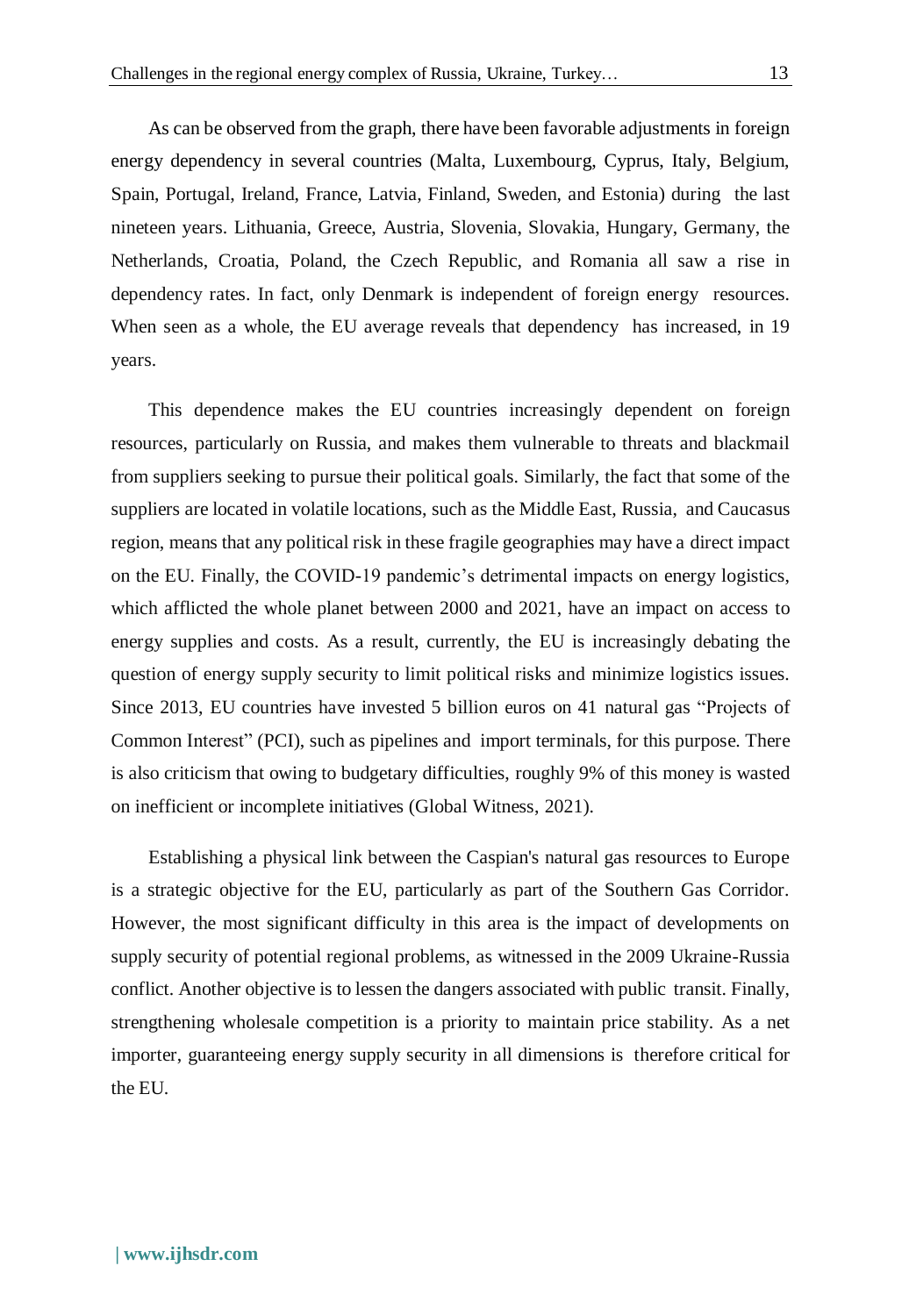### **Energy Supply Security in Turkey**

With a population of over eighty million people and a thriving economy, Turkey, one of the world's twenty largest economies, is facing an increasing energy demand. In the 1970s, domestic energy production met approximately ⅔ of overall energy consumption; by 2020, that proportion had dropped to under ¼. Turkish policymakers are dealing with a variety of approaches to overcome the dependency problem, ranging from nuclear energy generation (Kaygusuz & Avcı, 2021: 1885) to expanding the hydropower infrastructure of the country (Billi et al., 2018: 760). Turkey also announced the discovery of a total of 540 billion cubic meters of natural gas, from the Tuna-1 well in the Sakarya Gas Field and the Amasra-1 well in the Sakarya Gas Field asa consequence of natural gas drillings in the Black Sea (Kavaz, 2021).

Among both EU members and candidate countries, Turkey has the largest energy dependency. While the EU has a 60 percent energy dependency ratio as of 2019, Turkey has a 70 percent dependency ratio. The other candidates and the potential candidates of the EU's energy dependencies are: North Macedonia has a 58.5 % dependency ratio, Serbia 35.6 %, Montenegro 32.9 %, Albania 31.5 %, Kosovo 30.5 %, and Bosnia and Herzegovina 27.3 % (European Commission).

Turkey, like the rest of the EU, is a net importer of energy. It regularly encounters issues that are quite similar to those faced by the EU in its dealings with Russia and the Middle East region. Due to its geostrategic location, Turkey, unlike the EU, has an extremely sensitive transition potential in terms of hydrocarbon resources transferred from the Caucasus, Eastern Mediterranean, Middle East, and Central Asia to Europe. It was built to deliver natural gas generated in Azerbaijan's Shah Deniz natural gas production to Turkey and EU countries via the Trans Anatolian Pipeline (TANAP), particularly in the Southern Gas Corridor. Turkey is critical for the EU in terms of delivering natural gas from TANAP to pipelines throughout Europe via the Trans Adriatic Pipeline (TAP). Aside from TANAP, the TurkStream project is a project that strengthens the EU's energy dependency on Turkey. The TurkStream, which is divided into two lines, has a total capacity of 31.5 billion cubic meters of natural gas.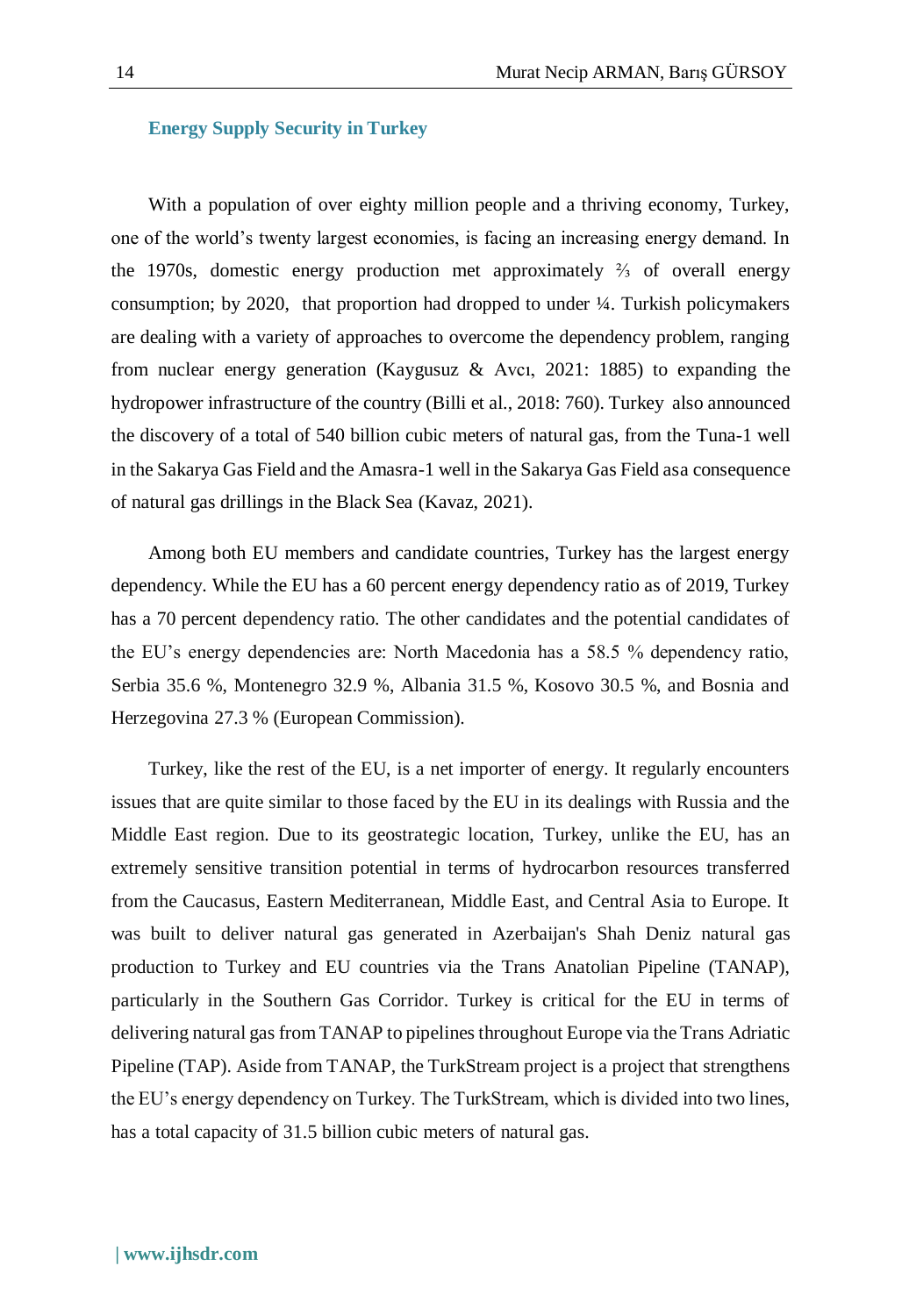These two pipelines were built to transport Russian natural gas to Turkey and other EU countries (Kakışım & Kodaman, 2019: 133).

The natural gas pipelines passing through Turkey are as follows: Russia – Turkey Natural Gas Pipeline (West Line), Blue Stream Natural Gas Pipeline, Eastern Anatolia Natural Gas Main Transmission Line (Iran – Turkey), Baku-Tbilisi-Erzurum Natural Gas Pipeline, Turkey-Greece Natural Gas Interconnection (Enerji Bakanlığı, 1). The oil pipelines transiting through Turkey are as follows: Iraq-Turkey Crude Oil Pipeline (ITP), Baku-Tbilisi-Ceyhan Main Export Crude Oil Pipeline (BTC), Trans-Anatolian Natural Gas Pipeline (TANAP), TurkStream Natural Gas Pipeline (TÜRKAKIM) (Enerji Bakanlığı, 2). When all of these pipelines are considered together, Turkey emerges as an energy hub connecting the Middle East, the Caucasus, and Europe.

## **Cooperation Opportunities**

Turkey and the EU are in the same regional energy complex and are thought to have similar energy interests, risks, and possibilities. Any form of collaboration in this area would benefit both the EU and Turkey's energy supply security, and it will create a winwin scenario for both parties in terms of having shared neighbors and limiting the threats that these common neighbors' energy production prospects may pose. The limits and risks of this regional energy complex are forcing both the EU and Turkey to cooperate.

All dimensions of Turkey's EU integration process, which was disrupted particularly during the Syrian civil war in 2011, affect the energy cooperation of both parties, particularly in the Eastern Mediterranean. In terms of relations with Russia, Turkey's more constrained attitude in comparison to the EU countries has resulted in a crisis of trust between the two parties. However, the intractable nature of the energy issue is exacerbated by the lack of a solution to the Cyprus dispute, which is the principal determinant of Turkey-EU relations. Turkey has pursued an active foreign policy in support of the Turkish Cypriot people's right to an equitable share of the benefits derived from the Eastern Mediterranean's hydrocarbon reserves. The EU, on the other hand, saw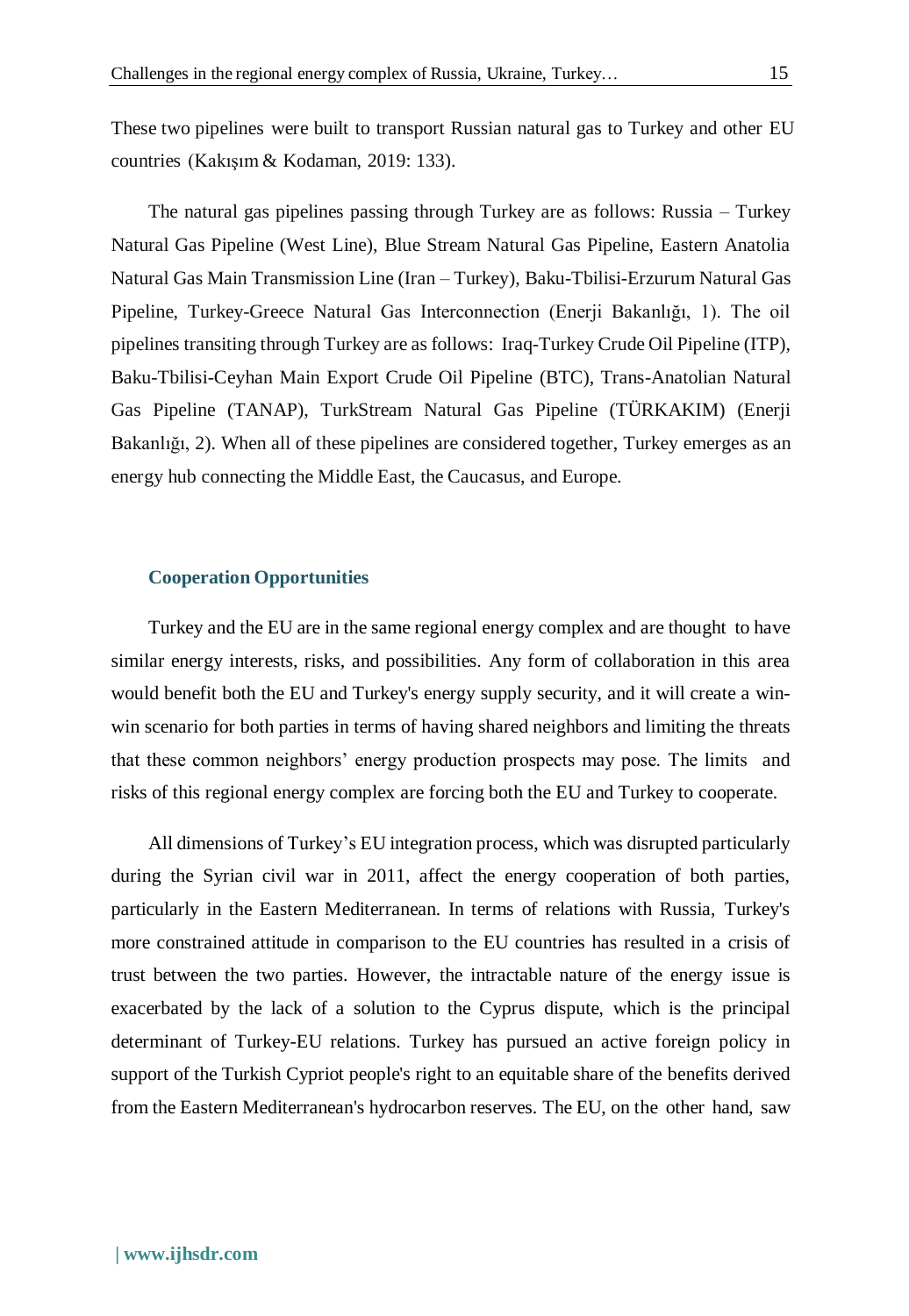this strategy as a violation of the RS's sovereignty rights, as the EU recognized the RS as the island's sole sovereign state. Turkey and the EU, two major players in the same regional energy complex, have seen their collaboration options curtailed as a result of this circumstance.

The Russian military operation in Ukraine, which began on February 24, 2022, has the potential to alter the global political landscape. Because the economic sanctions that the Euro-Atlantic partnership began to impose on Russia in the days following the military operation began to change the partnership's disorganized image, which had emerged following the 2008 financial crisis and demonstrated that the partnership's members had begun to follow a closer common foreign and security policy. Despite its permanent neutrality, Switzerland has announced that it would cooperate in certain sanctions on Russia. This positive outlook has sparked discussion about northern European countries who are EU members but not NATO members, such as Sweden and Finland, joining NATO. Moldova, Georgia, and Ukraine, meanwhile, applied for full EU membership in the first week of March 2022.

Given this perspective, Turkey is likely to enter a restoration stage shortly, during which it will address its present concerns with NATO and the EU. This collaboration will produce a win-win scenario in which Turkey will overcome its economic difficulties, balance a period in which it is more involved with Russia on topics such as the S-400 acquisition and the Akkuyu nuclear power plant, and deepen the Euro- Atlantic connection. As a result, Turkey could expect to work with its European and American allies to extract Eastern Mediterranean hydrocarbon deposits and transfer them to Europe through the pipeline. Turkey's energy dependence stands at 70%, with oil and petroleum product imports from Russia accounting for the majority of this need.

Turkey and the EU are both highly dependent on energy, and this dependency is mostly based on Russia. We may now assert that Turkey has achieved geostrategic significance. The development of pipelines for oil and gas from Persian Gulf states is one way to break this dependency; another is to reach the prospective natural gas deposits in the Eastern Mediterranean via Turkey. Likewise, 60 % of the oil reserves of the Organization of Petroleum Exporting Countries (OPEC) are thought to be held in the Persian Gulf (Olanipekun & Alola, 2020: 1).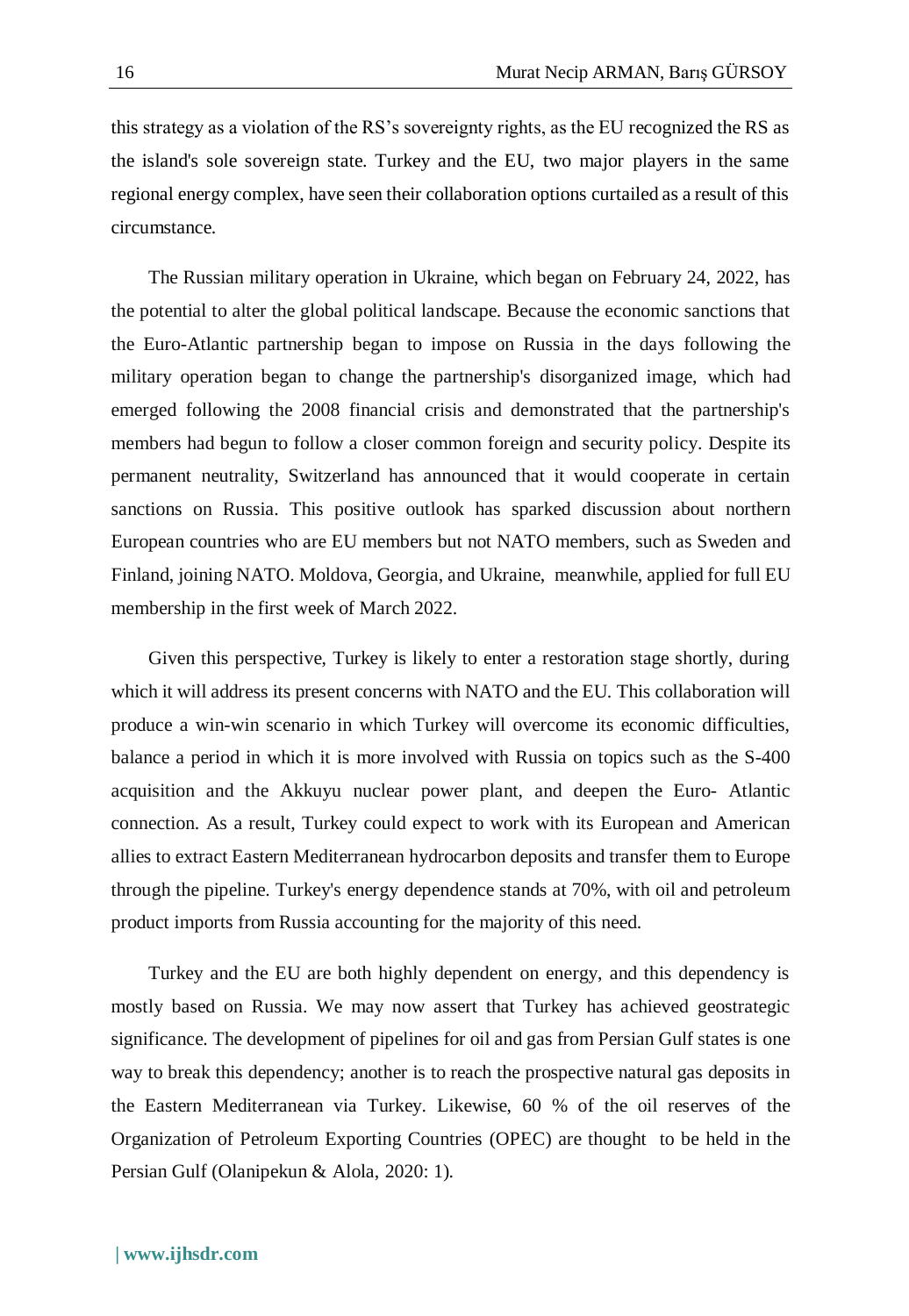For a long time, Turkey's relationship with the EU, particularly over the Cyprus problem, has made collaboration on this topic impossible. In the Eastern Mediterranean, numerous crises between Turkey and Israel, as well as Egypt, made cooperation impossible. However, due to the new global polarization that began with the Russian military operation in Ukraine, these countries should indeed work together more closely. Turkey, which has been waiting for EU membership the longest, since its application for full membership in 1987, may now simultaneously secure energy supply security and begin the procedure that would permit this accession. As a result, expecting a new cooperative mechanism to arise in the Eastern Mediterranean and Gulf oil is not arealistic expectation.

With the aforementioned reasons, when we consider Buzan's structural options for regionalsecurity complexes, we might get to the following conclusions about the Russia, Ukraine, the EU, and Turkey regional energy complex:

*Status quo:* Although the results of the Russian military operation in Ukraine may hurt Russia's position in global politics, this will not change the existence of the regional energy complex. Because of their geographical positions, these actors will continue to have an energy relationship in the future. Measures taken to reduce dependency on Russia, on the other hand, may alter Russia's weight in the regional energy complex.

*Internal transformation:* As Russia's weight in the complex decreases, other actors may begin to develop relatively more independent policies with each other. For example, official EU candidacy for Ukraine and accelerating full membership negotiations with the EU for Turkey may be possible.

*External transformation:* Since the emergence of new engagements with the Eastern Mediterranean and Gulf countries to reduce Russian dependency, cooperation with Israel and Egypt of other countries will be essential. Then, these two countries may be part of the regional energy complex.

*Overlay:* After the Russian military operation in Ukraine, the overlay has largely ceased to be an option.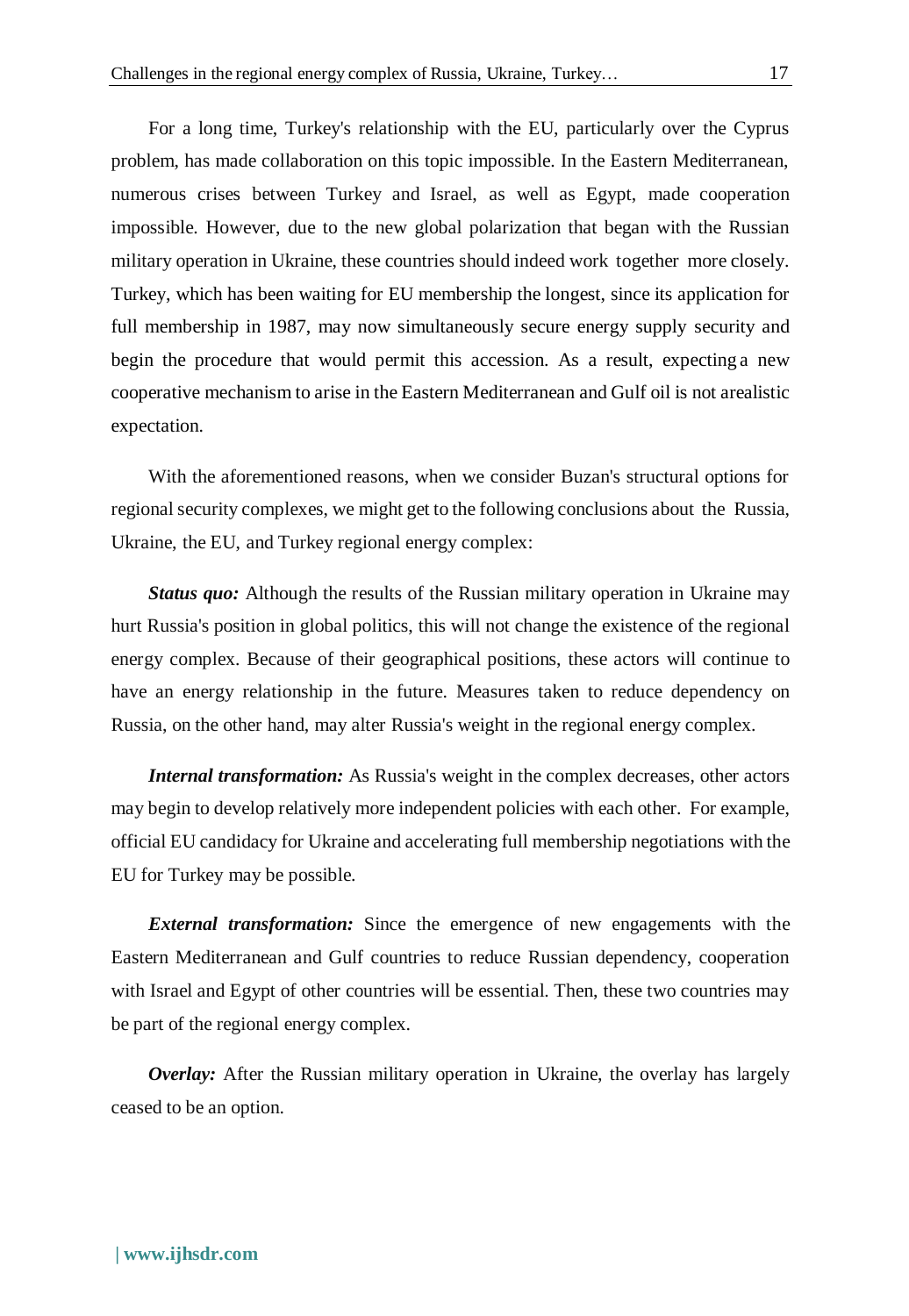#### **Discussion and conclusion**

Even though energy supply security has been considered significant on the EU's agenda in recent years, the EU has opted not to take tangible actions in this area. Europe consumes an average of 155 billion cubic meters of Russian natural gas per year. The price of natural gas has soared by roughly six times in Europe, which imports 90% of its needs, in 2021 and the first quarter of 2022. Furthermore, owing to climatic circumstances, power output from renewable sources has declined. Finally, with the Russian military operation in Ukraine, the EU countries have astonished. The data we analyzed in our research demonstrated that the EU was unable to eliminate Russia as a source of energy; on the contrary, its dependency on natural gas increased.

It may be claimed that Russia is using Europe's energy shortage as a weapon (Collins, 2017: 4). Consequently, the EU issued economic sanctions in response to the Russian military operation in Ukraine, including areas such as finance, banking, commerce, and transportation, although energy was not included.

Weighing up both sides of the argument, Turkey, like the EU, is entirely dependent on Russian energy. This dependency is even above the EU average. Because Turkey is a NATO member, this dependency did not constitute a severe security threat for Turkey for a long time, but after the aircraft incident in 2015, Turkey found it difficult to break free from Russian pressure. Turkey's relations with NATO and the EU also deteriorated during that period.

Taking everything into consideration, the Russian military operation in Ukraine in February 2022 yielded significant repercussions that might alter the trajectory of world affairs. Ukraine, Moldova, and Georgia have applied for EU membership, while in Finland and Sweden NATO membership debates began. The fact that the Western alliance has begun to tighten ranks presents Turkey with new threats and opportunities. The most important risk is that the economic crisis in the country for the last two years may become chronic due to the rising oil prices, because of the war, and the fragility of the Turkish economy may increase.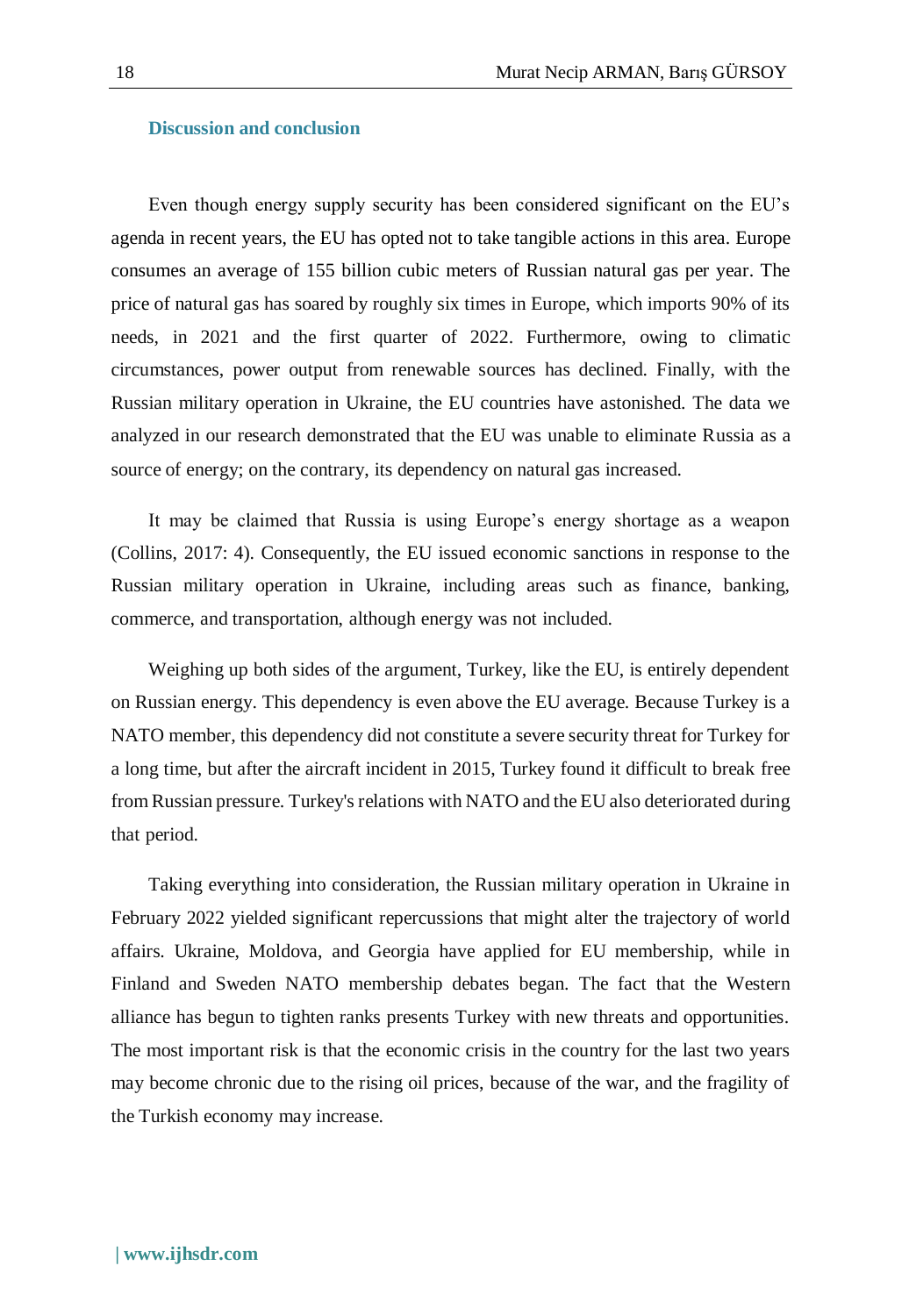While Russia's dominant position is diminishing in energy on Turkey and the EU, new opportunities may emerge on the regional energy complex of Russia, Ukraine, Turkey, and the EU. Turkey, whose geopolitical importance has the potential to increase because of this process, may seek more convenient ways to work through its issues with NATO and the EU. The EU's requirement to access hydrocarbon resources in the Eastern Mediterranean and the Persian Gulf states to dodge energy dependency is an opportunity for Turkey. Turkey can explore new collaboration prospects if it can overcome the difficulties it has had with Egypt and Israel throughout the 2010s. The most repressive problem at moment is the Cyprus issue. The issues Turkey has had on Cyprus for more than half a century appear to be the most significant impediment to this collaboration. Finally, if this problem can be managed with the strong assistance of the Euro-Atlantic cooperation, both the EU and Turkey may be able to solve their energy dependency problems.

#### **Disclosure statement**

No potential conflict of interest was reported by the authors.

**Author Contact Information E-mail:** [mnarman@adu.edu.tr](mailto:mnarman@adu.edu.tr) [baris.gursoy@adu.edu.tr](mailto:baris.gursoy@adu.edu.tr)

**| [www.ijhsdr.com](http://www.ijhsdr.com/)**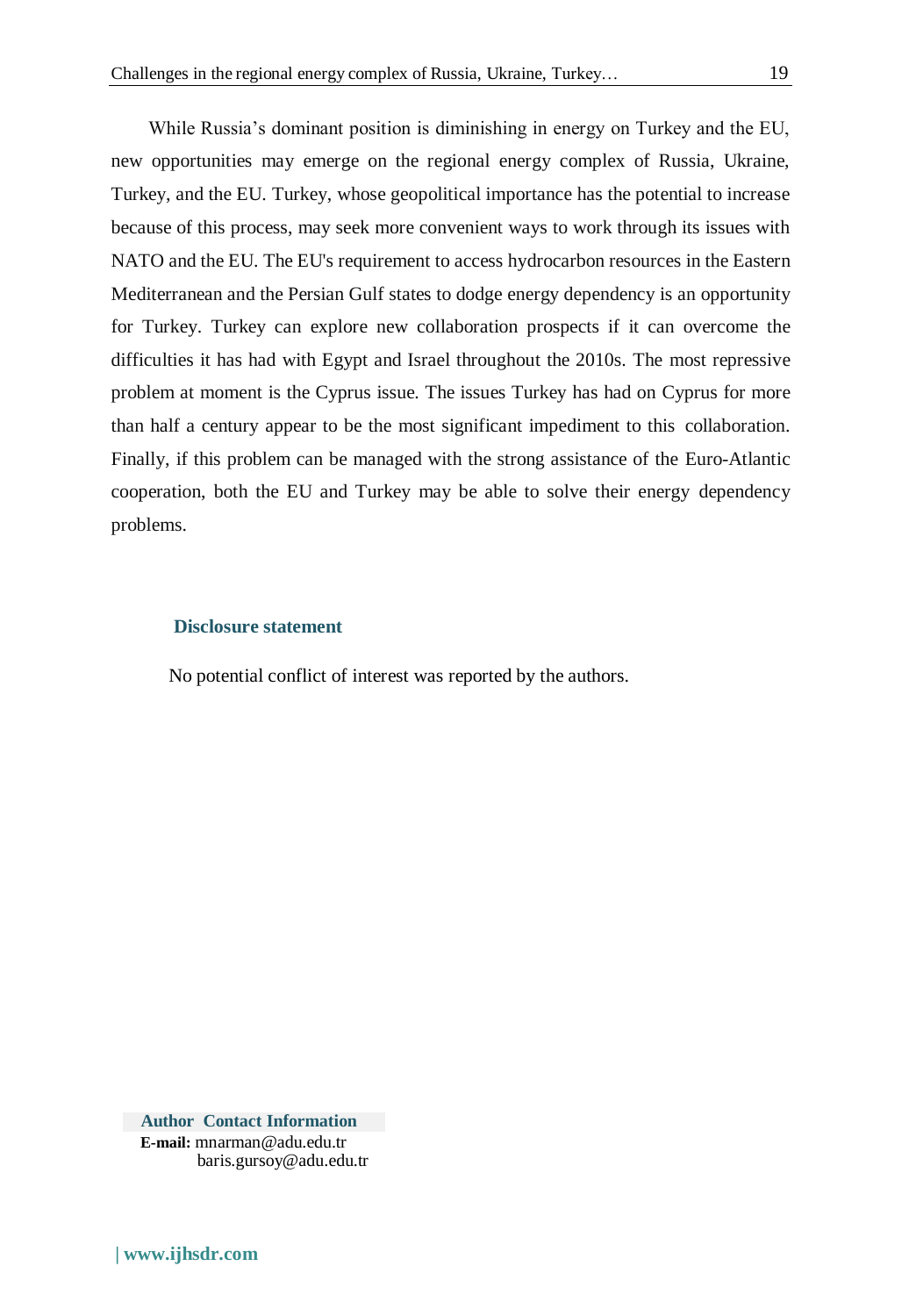## **References and notes:**

- Açıkmeşe, S. A. & Triantaphyllou, D. (2012) 'The NATO EU–Turkey Trilogy: the Impact of the Cyprus Conundrum', Southeast European and Black Sea Studies, 12 (4), pp. 555- 573.
- Andrei V. Belyi, Energy security in International Relations (IR) theories, 2012, [http://rushkolnik.ru/docs/index-5049537.html.](http://rushkolnik.ru/docs/index-5049537.html) [Accessed 11 March 2022].
- Avrupa Birliği Türkiye Delegasyonu, Enerji Alanında AB ve Türkiye İşbirliği, https:/[/www.avrupa.info.tr/tr/enerji-alaninda-ab-ve-turkiye-isbirligi-59.](http://www.avrupa.info.tr/tr/enerji-alaninda-ab-ve-turkiye-isbirligi-59) [Accessed 11 March 2022].
- Bilgili, M., Bilirgen H., Ozbek, A., Ekinci, F. and Demirdelen, T. (2018) 'The role of hydropower installations for sustainable energy development in Turkey and the world', Renewable Energy, 126, pp. 755-764.
- Budak, E. (2018). 'Discourse in News and Peace Journalism: The Case of Shooting Down of the Russian Attack Aircraft', Global Media Journal, 9 (17), pp. 53-74.
- Buzan, B. (1991), States and Fear: An Agenda for International Security Studies in the Post-Cold War Era, 2nd ed., Hertfordshire: Harvester Wheatsheaf.
- Buzan, B., Weaver, O., and de Wilde, J. (1998), Security: A New Framework of Analysis, 1st ed., Boulder: Lynne Rienner Publisher, CO.
- Elbassoussy A. (2019) 'European Energy Security Dilemma: Major Challenges and Confrontation Strategies', Review of Economics and Political Science, 4 (4), pp. 321- 343.
- Enerji Bakanlığı (1), https://enerji.gov.tr/bilgi-merkezi-dogal-gaz-boru-hatlari. [Accessed 11 March 2022].
- European Commission[: https://ec.europa.eu/eurostat/statistics](https://ec.europa.eu/eurostat/statistics) explained/index.php?title=Enlargement\_countries\_-\_energy\_statistics#Energy\_trade Eurostat (1), Energy statistics - an overview, https://ec.europa.eu/eurostat/statisticsexplained/index.php?title=Energy\_statistics\_-\_an\_overview. [Accessed 11 March 2022].
- EUROSTAT,(1),https://ec.europa.eu/eurostat/statisticsexplained/images/9/95/Extra\_EU\_imports \_of\_natural\_gas\_from\_main\_trading\_partners%2C\_2020\_and\_first\_semester\_2021.p ng. [Accessed 11 March 2022].
- EUROSTAT (2), From where do we import energy? https://ec.europa.eu/eurostat/cache/infographs/energy/bloc2c.html#carouselControls?l ang=en. [Accessed 11 March 2022].
- Gabriel, C. (2017) 'Russia's Use of the "Energy Weapon" in Europe', Rice University's Baker Institute For Public Policy, pp. 1-8.
- Gerard O'Dwyer, Finland and Sweden may take the unhurried route to NATO membership, Defence News, 5 March 2022,

https:[//www.defensenews.com/global/europe/2022/03/04/finland-and-sweden-may](http://www.defensenews.com/global/europe/2022/03/04/finland-and-sweden-may-)take-unhurried-route-to-nato-membership/. [Accessed 11 March 2022].

- Global Witness (2021, February 22) EU Companies Burn Fossil Gas and Tax Payer Cash, Global Witness, https:/[/www.globalwitness.org/en/campaigns/fossil-gas/eu-](http://www.globalwitness.org/en/campaigns/fossil-gas/eu-) companies-burnfossil-gas-and-taxpayer-cash/. [Accessed 11 March 2022].
- Grigoriadis, I. N. (2014) 'Energy Discoveries in the Eastern Mediterranean: Conflict or Cooperation?', Middle East Policy, 21 (3), pp. 124-133.
- Kakışım C. ve Kodaman, T. (2019) 'Avrupa Birliği-Türkiye İlişkilerinde Enerji Diyaloğu', Süleyman Demirel Üniversitesi Sosyal Bilimler Enstitüsü Dergisi, 34, pp. 124-139.
- Kavaz, İ. (2021, June 7) 5 Soru: Türkiye'nin Karadeniz'deki Doğal Gaz Keşifleri ve Ötesi, SETA, https:/[/www.setav.org/5-soru-turkiyenin-karadenizdeki-dogal-gaz-kesifleri-ve-](http://www.setav.org/5-soru-turkiyenin-karadenizdeki-dogal-gaz-kesifleri-ve-) otesi/. [Accessed 11 March 2022].